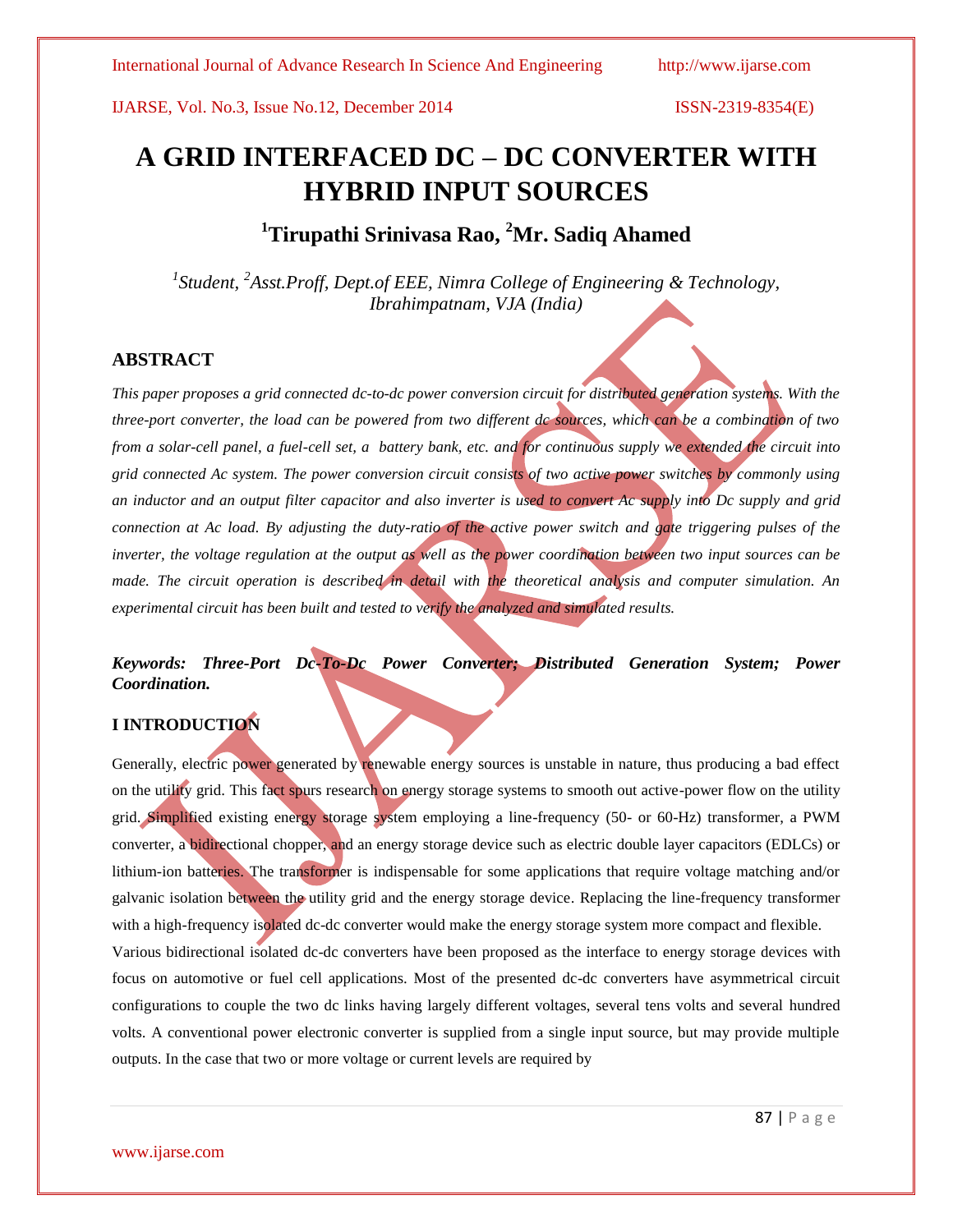the loads, a transformer with multiple output windings is employed [2], [3]. On the other hand, however, for some applications, the loads may not be powered from a single source but from two or more input sources specified by different voltage, current, and power ratings [4-13]. For example, a solar power based street lamp is mainly supplied from solar cells, but needs a subordinate battery power. Such a prerequisite can be found more and more frequently in applications with renewable power generation, especially in a hybrid system with different kinds of power sources.

Conventionally, multiple power converters are needed to convert power from manifold power sources. To cope with this prerequisite, this paper proposes a three-port dc-to-dc converter with grid connected ac to dc system, which is capable of converting power from two different inputs sources to the load. The hybrid power sources deliver energy to the load alternatively by switching active power switches on and off, respectively and also from grid connection if first phase is damaged.

### **II CIRCUIT CONFIGURATION**

The power conversion circuit of the proposed hybrid input dc-to-dc converter along with grid connected system is shown in Fig. 1, which is essentially an integration of a boost converter and a buck-boost converter from one side and from other side it has boost inverter. The integrated dc to dc power converter consists of two active power switches,  $S_1$  and  $S_2$  for boost conversion and buck-boost conversion, respectively, by commonly using a diode, D, an inductor, *L*, and a filter capacitor, *C*. The AC load shares the supply from both dc to dc hybrid input source and grid connected AC system.

The two dc sources,  $V_1$  and  $V_2$ , are treated as the primary and secondary sources, depending on the capacity and the dependability of the power sources, the  $AC$  source  $V_s$  is treated as a alternating third source. Two active power switches are turned on and off periodically at a same frequency but are activated alternately in a period. The powers delivered by two sources are coordinated by controlling their duty-ratios.



88 | P a g e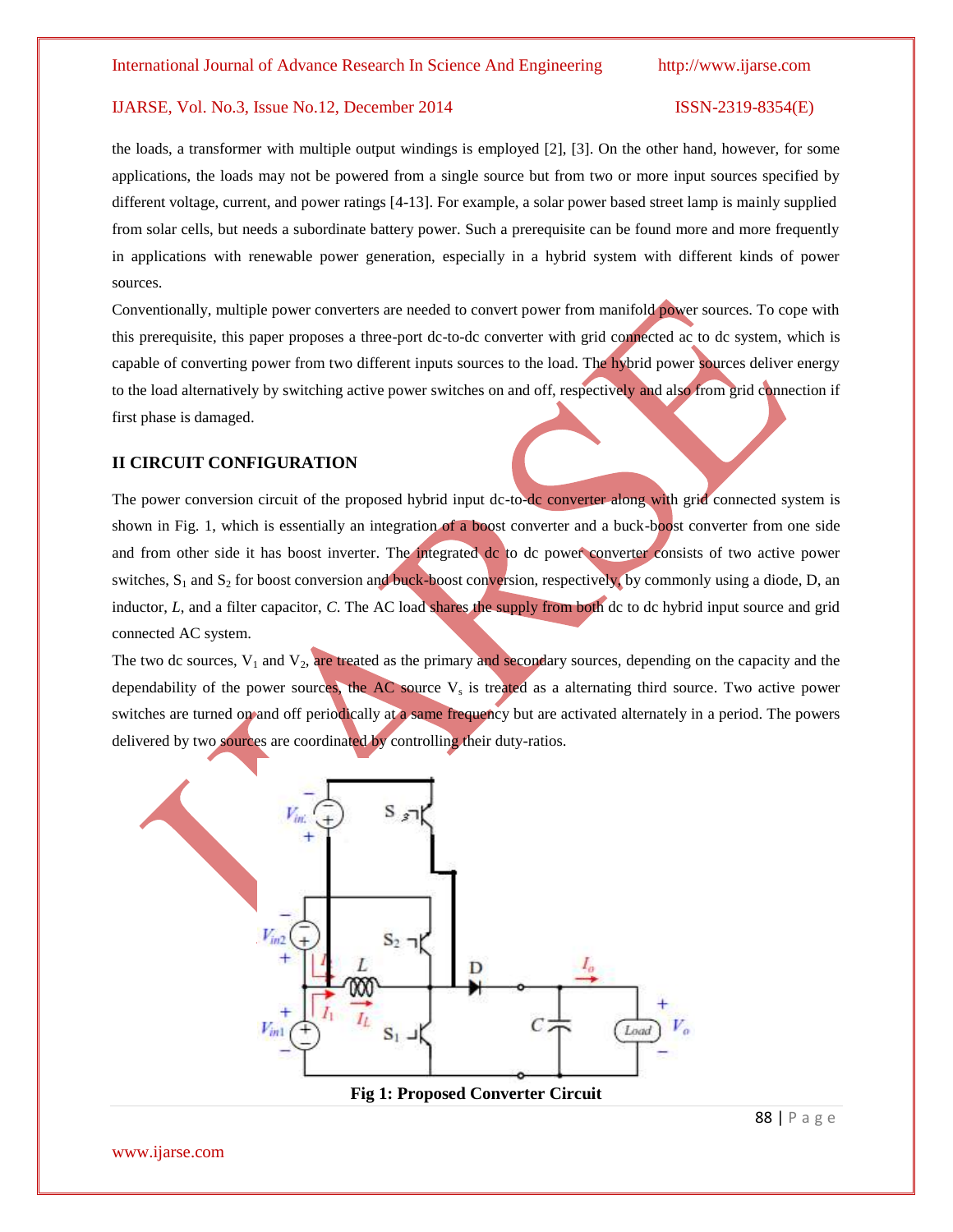The power conversion circuit can be operated at the continuous conduction mode (CCM) or the discontinuous Conduction mode (DCM), depending on the continuity of the inductor current. In which, the duty-ratios of two active power switches are  $d_1$  and  $d_2$ , respectively. At the CCM, the power conversion circuit is operated through Stages I, II, and III sequentially in a switching period, T2. Stage IV occurs only at the DCM when the inductor current falls down to zero. The steady state operation is described in the followings. The theoretical waveforms for both CCM and DCM are shown in figure 2 and figure 3.

The relationship between the input voltages and the output voltages can be obtained by the voltage second balance. Therefore,

$$
V_O = \frac{d1V1 + d2V2 + d3V3}{1 - d1 - d2 - d3} + V1
$$

The output voltage of the converter is the sum of V1 and the buck-boost conversion output voltage from input voltage.

The output power is the sum from three inputs.

$$
V_0 I_0 = V_1 I_1 + V_2 I_2 + V_3 I_3
$$

Then the output current can be obtained as



**Fig 2: Theoretical Waveform For CCM**

89 | P a g e

www.ijarse.com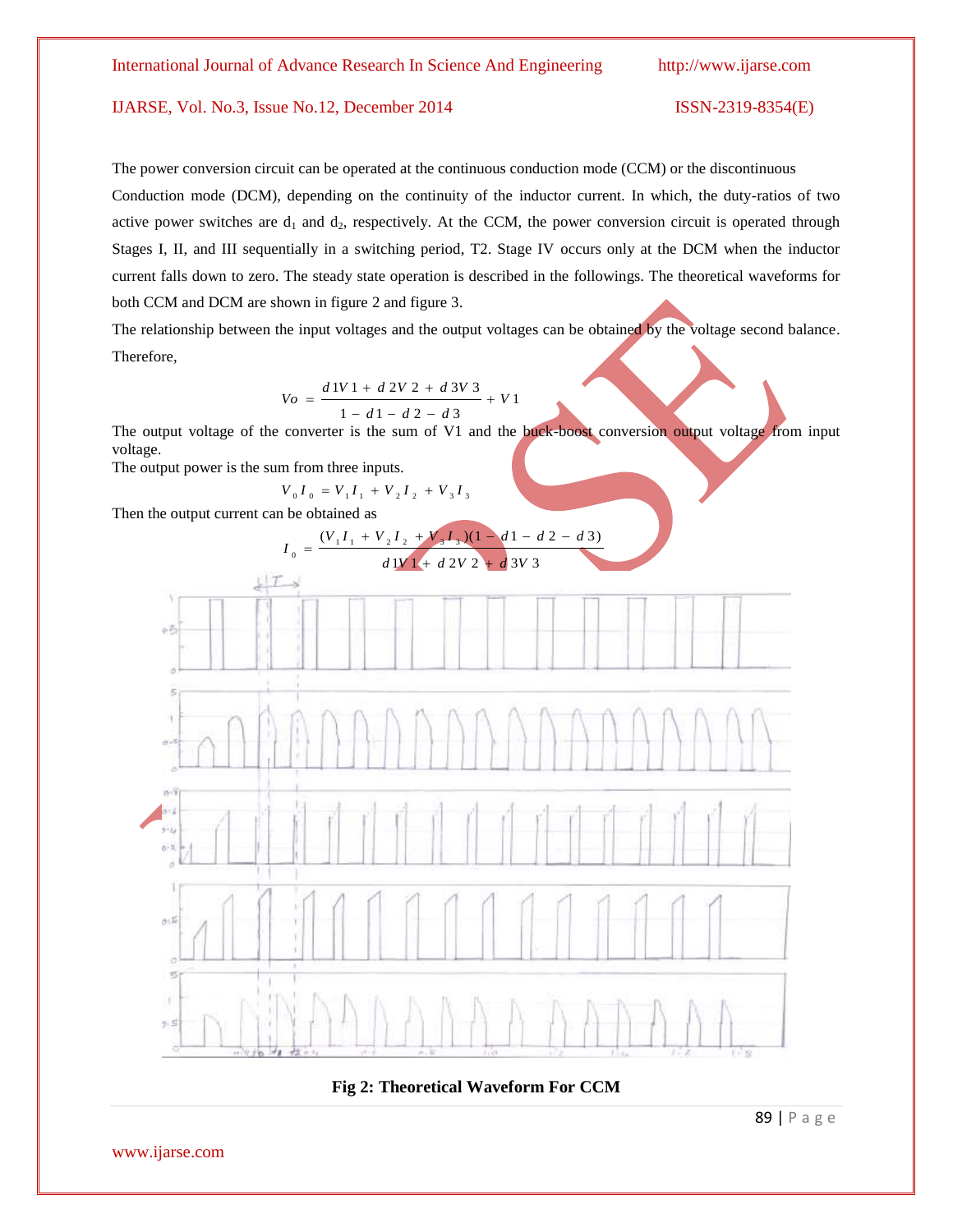

# **Fig 3: Theoretical waveform for DCM**

The output voltage of the power converter is the sum of  $V_1$  and the buck-boost conversion output voltage from  $V_1$ and  $V_2$ . This equation indicates the output voltage is always higher than the input voltage. In practice, the sum of  $d_1$ and  $d_2$  in one cycle is limited to be less than  $0.9$ .

# **III EXPERMENTAL RESULTS**

A laboratory circuit of the proposed converter is built for performing experiments to verify the theoretical analyses. The converter is supplied from two dc power supplies to emulate primary and secondary input sources. Both two dc voltage sources can be varied in a wide range from 10 V to 30 V and Ac voltage of 150V. An AC load is used to regulate the power, voltage or current at the output. Table I lists the circuit parameters.

| Primary input voltage   | 10V        |
|-------------------------|------------|
| Secondary input voltage | $5 - 30$ V |
| Ac Grid source          | 150 V      |

90 | P a g e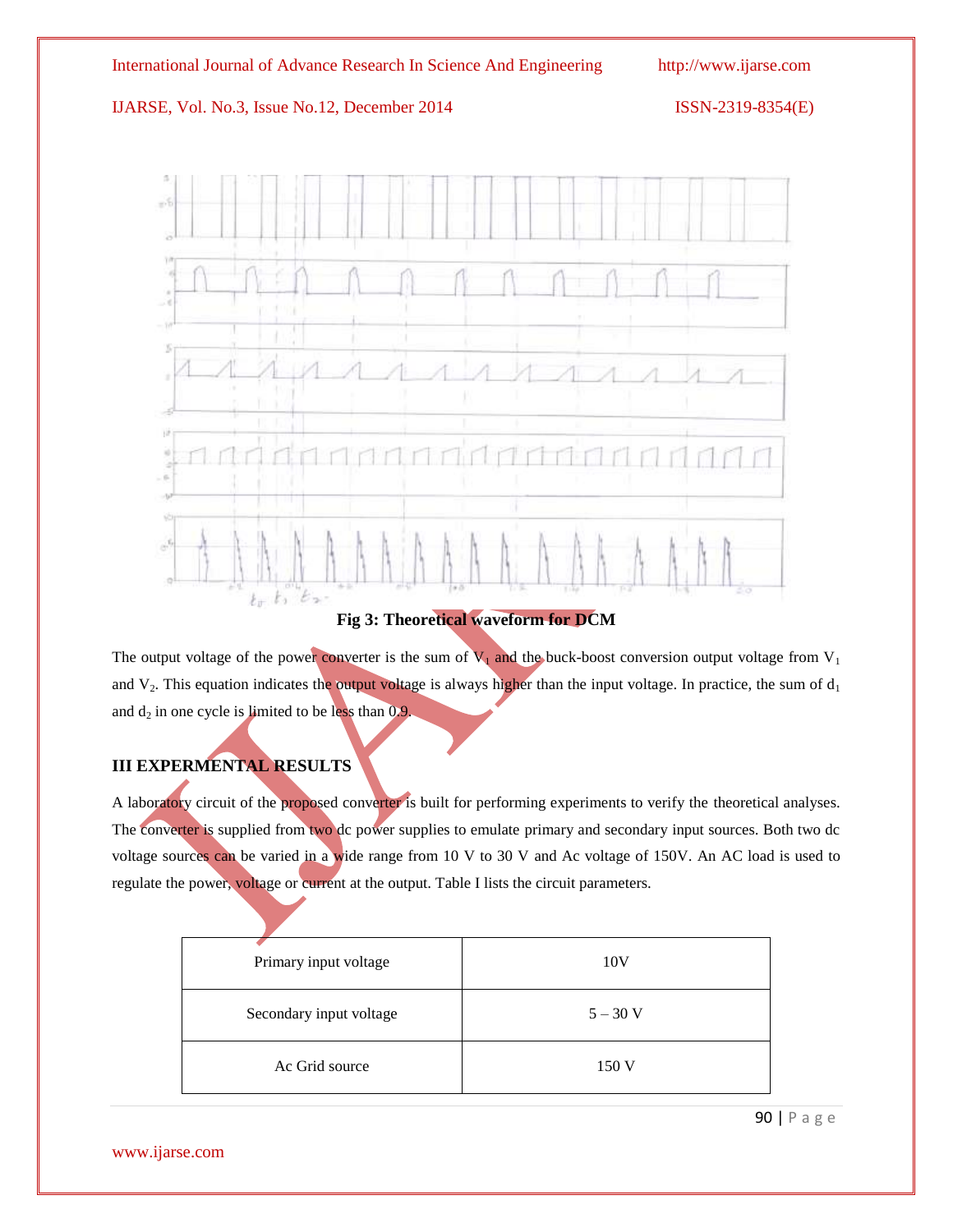International Journal of Advance Research In Science And Engineering http://www.ijarse.com

### IJARSE, Vol. No.3, Issue No.12, December 2014 ISSN-2319-8354(E)

| Constant Load current | 0.3A               |
|-----------------------|--------------------|
| Inductance            | 237uH              |
| Filter capacitor      | 330uF              |
| IGBT $S_1$ and $S_2$  | <b>IXGR35N120B</b> |
| Diode                 | <b>PSR10C40</b>    |

Fig. 4 shows the measured current waveforms on the key components when the converter is operated at CCM and DCM, respectively. The converter is operated in CCM mode, in this case  $V_0$  and current wave forms are shown in figure 4(a) and figure 4(b) shows the current waveforms for DCM mode. In this the inductor current rises faster than that CCM.



**Fig 4(a) Experimental Results for CCM**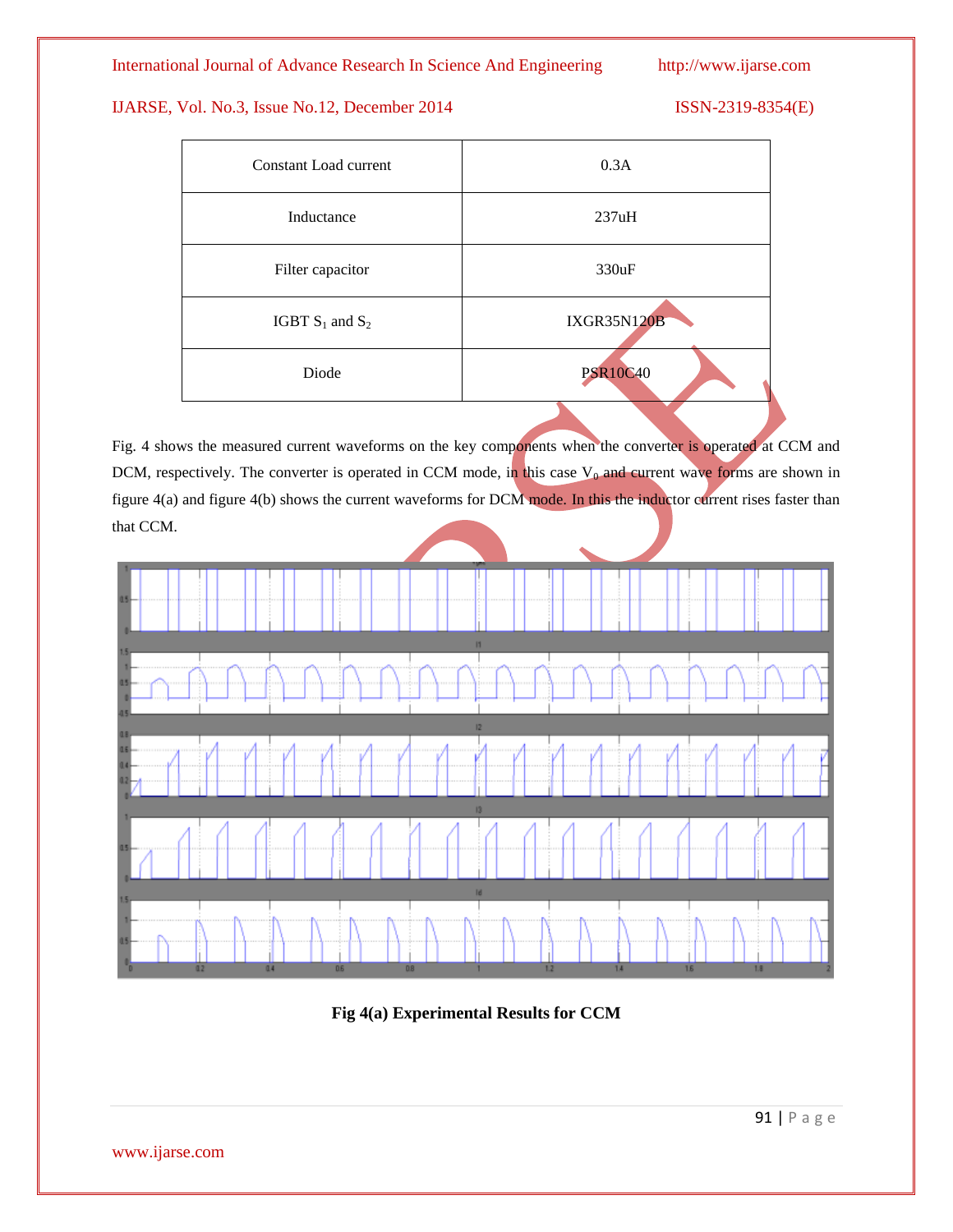

## **Fig 4(b) Experimental Results for DCM**

### **IV CONCLUSION**

This paper proposed a gird interfaced three-port dc-to-dc power conversion circuit which can be powered from three input sources. The power coordination between input sources and the voltage regulation can be made by adjusting the duty-ratios of two active power switches and gate pulses of the inverter switches. As compared with the conventional multiple-input power converter, the proposed conversion circuit has less component count. The power conversion circuit can be used in a distributed generation system with different dc power sources.

### **REFERENCES**

- [1] Chin-Sien Moo, Tsung-Hsi Wu, Kong-Soon Ng, and Yao-Ching Hsieh "DC-to-DC Converter with Hybrid Input Sources" in 3rd IEEE International Symposium on Power Electronics for Distributed Generation Systems (PEDG) 2012
- [2] K. P. Yalamanchili and M. Ferdowsi, "Review of Multiple Input DC-DC Converters for Electric and Hybrid Vehicles," in Proc. IEEE VPPC Conf., September 2005, pp. 160-163.
- [3] Y. M. Chen, Y. C. Liu, and S. H. Lin, "Double-input PWM DC/DC converter for high/low voltage sources," in Telecommunications Energy Conference, 2003. INTELEC '03. The 25th International, 2003, pp. 2732.
- [4] D. Liu and H. Li, "A Novel Multiple-Input ZVS Bidirectional DC-DC Converter," in Proc. IEEE IECON Conf., Nov.r 2005, pp. 579-584.

www.ijarse.com